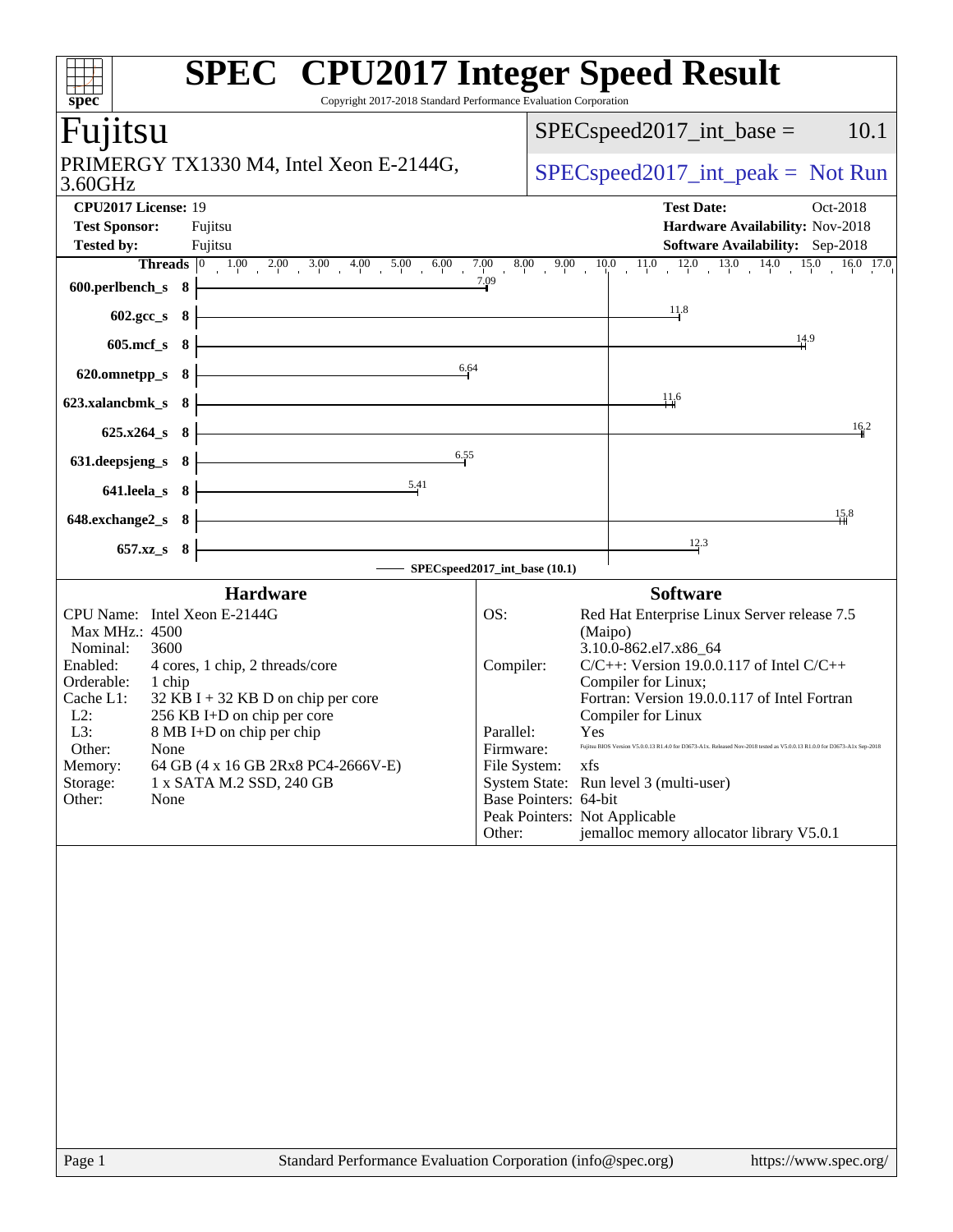Copyright 2017-2018 Standard Performance Evaluation Corporation

#### Fujitsu

#### 3.60GHz PRIMERGY TX1330 M4, Intel Xeon E-2144G,  $\big|$  [SPECspeed2017\\_int\\_peak =](http://www.spec.org/auto/cpu2017/Docs/result-fields.html#SPECspeed2017intpeak) Not Run

 $SPEC speed2017\_int\_base = 10.1$ 

**[CPU2017 License:](http://www.spec.org/auto/cpu2017/Docs/result-fields.html#CPU2017License)** 19 **[Test Date:](http://www.spec.org/auto/cpu2017/Docs/result-fields.html#TestDate)** Oct-2018 **[Test Sponsor:](http://www.spec.org/auto/cpu2017/Docs/result-fields.html#TestSponsor)** Fujitsu **[Hardware Availability:](http://www.spec.org/auto/cpu2017/Docs/result-fields.html#HardwareAvailability)** Nov-2018 **[Tested by:](http://www.spec.org/auto/cpu2017/Docs/result-fields.html#Testedby)** Fujitsu **[Software Availability:](http://www.spec.org/auto/cpu2017/Docs/result-fields.html#SoftwareAvailability)** Sep-2018

#### **[Results Table](http://www.spec.org/auto/cpu2017/Docs/result-fields.html#ResultsTable)**

|                                      | <b>Base</b> |                |       |                |       |                |             | <b>Peak</b>    |                |              |                |              |                |              |
|--------------------------------------|-------------|----------------|-------|----------------|-------|----------------|-------------|----------------|----------------|--------------|----------------|--------------|----------------|--------------|
| <b>Benchmark</b>                     | Threads     | <b>Seconds</b> | Ratio | <b>Seconds</b> | Ratio | <b>Seconds</b> | Ratio       | <b>Threads</b> | <b>Seconds</b> | <b>Ratio</b> | <b>Seconds</b> | <b>Ratio</b> | <b>Seconds</b> | <b>Ratio</b> |
| 600.perlbench_s                      | 8           | 251            | 7.07  | 249            | 7.11  | 251            | 7.09        |                |                |              |                |              |                |              |
| $602 \text{.} \text{gcc}\text{_<}$ s | 8           | 338            | 11.8  | 338            | 11.8  | 338            | 11.8        |                |                |              |                |              |                |              |
| $605$ .mcf s                         | 8           | 320            | 14.8  | 317            | 14.9  | 317            | 14.9        |                |                |              |                |              |                |              |
| 620.omnetpp_s                        | 8           | 246            | 6.63  | 245            | 6.64  | 245            | 6.65        |                |                |              |                |              |                |              |
| 623.xalancbmk s                      | 8           | 124            | 11.5  | 121            | 11.7  | 122            | <b>11.6</b> |                |                |              |                |              |                |              |
| $625.x264$ s                         | 8           | 109            | 16.2  | <u>109</u>     | 16.2  | 108            | 16.3        |                |                |              |                |              |                |              |
| 631.deepsjeng_s                      | 8           | 219            | 6.56  | 219            | 6.55  | 219            | 6.55        |                |                |              |                |              |                |              |
| 641.leela_s                          | 8           | 316            | 5.40  | 316            | 5.41  | 315            | 5.41        |                |                |              |                |              |                |              |
| 648.exchange2_s                      | 8           | 187            | 15.7  | 186            | 15.8  | 185            | 15.9        |                |                |              |                |              |                |              |
| $657.xz$ s                           | 8           | 504            | 12.3  | 504            | 12.3  | 504            | 12.3        |                |                |              |                |              |                |              |
| $SPECspeed2017$ int base =           | <b>10.1</b> |                |       |                |       |                |             |                |                |              |                |              |                |              |

**[SPECspeed2017\\_int\\_peak =](http://www.spec.org/auto/cpu2017/Docs/result-fields.html#SPECspeed2017intpeak) Not Run**

Results appear in the [order in which they were run.](http://www.spec.org/auto/cpu2017/Docs/result-fields.html#RunOrder) Bold underlined text [indicates a median measurement.](http://www.spec.org/auto/cpu2017/Docs/result-fields.html#Median)

#### **[Submit Notes](http://www.spec.org/auto/cpu2017/Docs/result-fields.html#SubmitNotes)**

 The taskset mechanism was used to bind copies to processors. The config file option 'submit' was used to generate taskset commands to bind each copy to a specific processor. For details, please see the config file.

#### **[Operating System Notes](http://www.spec.org/auto/cpu2017/Docs/result-fields.html#OperatingSystemNotes)**

Stack size set to unlimited using "ulimit -s unlimited"

#### **[General Notes](http://www.spec.org/auto/cpu2017/Docs/result-fields.html#GeneralNotes)**

Environment variables set by runcpu before the start of the run: KMP\_AFFINITY = "granularity=fine,scatter" OMP\_STACKSIZE = "192M" LD\_LIBRARY\_PATH = "/home/Benchmark/speccpu2017-ic19/ic19.0-lib/ia32" LD\_LIBRARY\_PATH = "\$LD\_LIBRARY\_PATH:/home/Benchmark/speccpu2017-ic19/ic19.0-lib/intel64" LD\_LIBRARY\_PATH = "\$LD\_LIBRARY\_PATH:/home/Benchmark/speccpu2017-ic19/je5.0.1-32" LD\_LIBRARY\_PATH = "\$LD\_LIBRARY\_PATH:/home/Benchmark/speccpu2017-ic19/je5.0.1-64" Binaries compiled on a system with 1x Intel Xeon E-2186G CPU + 64GB RAM memory using Red Hat Enterprise Linux Server release 7.5 Transparent Huge Pages enabled by default Prior to runcpu invocation Filesystem page cache synced and cleared with: sync; echo 3 > /proc/sys/vm/drop\_caches jemalloc: configured and built at default for 32bit (i686) and 64bit (x86\_64) targets jemalloc: built with the RedHat Enterprise 7.4, and the system compiler gcc 4.8.5 jemalloc: sources available via jemalloc.net

**(Continued on next page)**

| Page 2 | Standard Performance Evaluation Corporation (info@spec.org) | https://www.spec.org/ |
|--------|-------------------------------------------------------------|-----------------------|
|        |                                                             |                       |

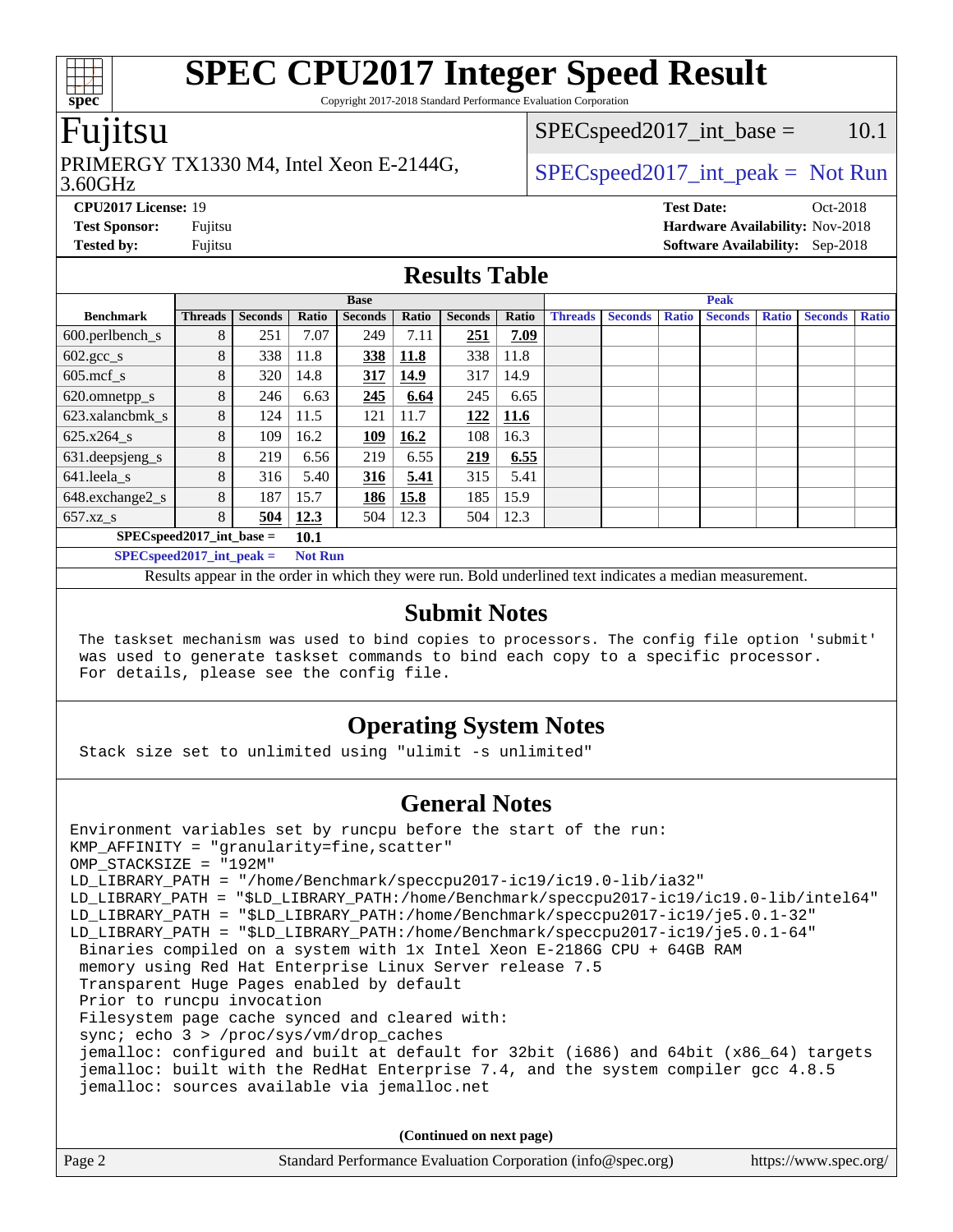Copyright 2017-2018 Standard Performance Evaluation Corporation

#### Fujitsu

**[spec](http://www.spec.org/)**

dd h

PRIMERGY TX1330 M4, Intel Xeon E-2144G,  $\big|$  [SPECspeed2017\\_int\\_peak =](http://www.spec.org/auto/cpu2017/Docs/result-fields.html#SPECspeed2017intpeak) Not Run

 $SPEC speed2017\_int\_base = 10.1$ 

3.60GHz

**[CPU2017 License:](http://www.spec.org/auto/cpu2017/Docs/result-fields.html#CPU2017License)** 19 **[Test Date:](http://www.spec.org/auto/cpu2017/Docs/result-fields.html#TestDate)** Oct-2018 **[Test Sponsor:](http://www.spec.org/auto/cpu2017/Docs/result-fields.html#TestSponsor)** Fujitsu **[Hardware Availability:](http://www.spec.org/auto/cpu2017/Docs/result-fields.html#HardwareAvailability)** Nov-2018 **[Tested by:](http://www.spec.org/auto/cpu2017/Docs/result-fields.html#Testedby)** Fujitsu **[Software Availability:](http://www.spec.org/auto/cpu2017/Docs/result-fields.html#SoftwareAvailability)** Sep-2018

#### **[General Notes \(Continued\)](http://www.spec.org/auto/cpu2017/Docs/result-fields.html#GeneralNotes)**

Yes: The test sponsor attests, as of date of publication, that CVE-2017-5754 (Meltdown) is mitigated in the system as tested and documented. Yes: The test sponsor attests, as of date of publication, that CVE-2017-5753 (Spectre variant 1) is mitigated in the system as tested and documented. Yes: The test sponsor attests, as of date of publication, that CVE-2017-5715 (Spectre variant 2) is mitigated in the system as tested and documented.

#### **[Platform Notes](http://www.spec.org/auto/cpu2017/Docs/result-fields.html#PlatformNotes)**

Page 3 Standard Performance Evaluation Corporation [\(info@spec.org\)](mailto:info@spec.org) <https://www.spec.org/> BIOS configuration: DCU Streamer Prefetcher = Disabled DDR PowerDown and idle counter = PCODE CState Pre-Wake = Disabled Package C-State Un-demotion = Enabled REFRESH\_2X\_MODE = 1- Enabled for WARM or HOT Sysinfo program /home/Benchmark/speccpu2017-ic19/bin/sysinfo Rev: r5797 of 2017-06-14 96c45e4568ad54c135fd618bcc091c0f running on localhost.localdomain Wed Oct 31 14:57:43 2018 SUT (System Under Test) info as seen by some common utilities. For more information on this section, see <https://www.spec.org/cpu2017/Docs/config.html#sysinfo> From /proc/cpuinfo model name : Intel(R) Xeon(R) E-2144G CPU @ 3.60GHz 1 "physical id"s (chips) 8 "processors" cores, siblings (Caution: counting these is hw and system dependent. The following excerpts from /proc/cpuinfo might not be reliable. Use with caution.) cpu cores : 4 siblings : 8 physical 0: cores 0 1 2 3 From lscpu: Architecture: x86\_64 CPU op-mode(s): 32-bit, 64-bit Byte Order: Little Endian  $CPU(s):$  8 On-line CPU(s) list: 0-7 Thread(s) per core: 2 Core(s) per socket: 4 Socket(s): 1 NUMA node(s): 1 Vendor ID: GenuineIntel CPU family: 6 Model: 158 **(Continued on next page)**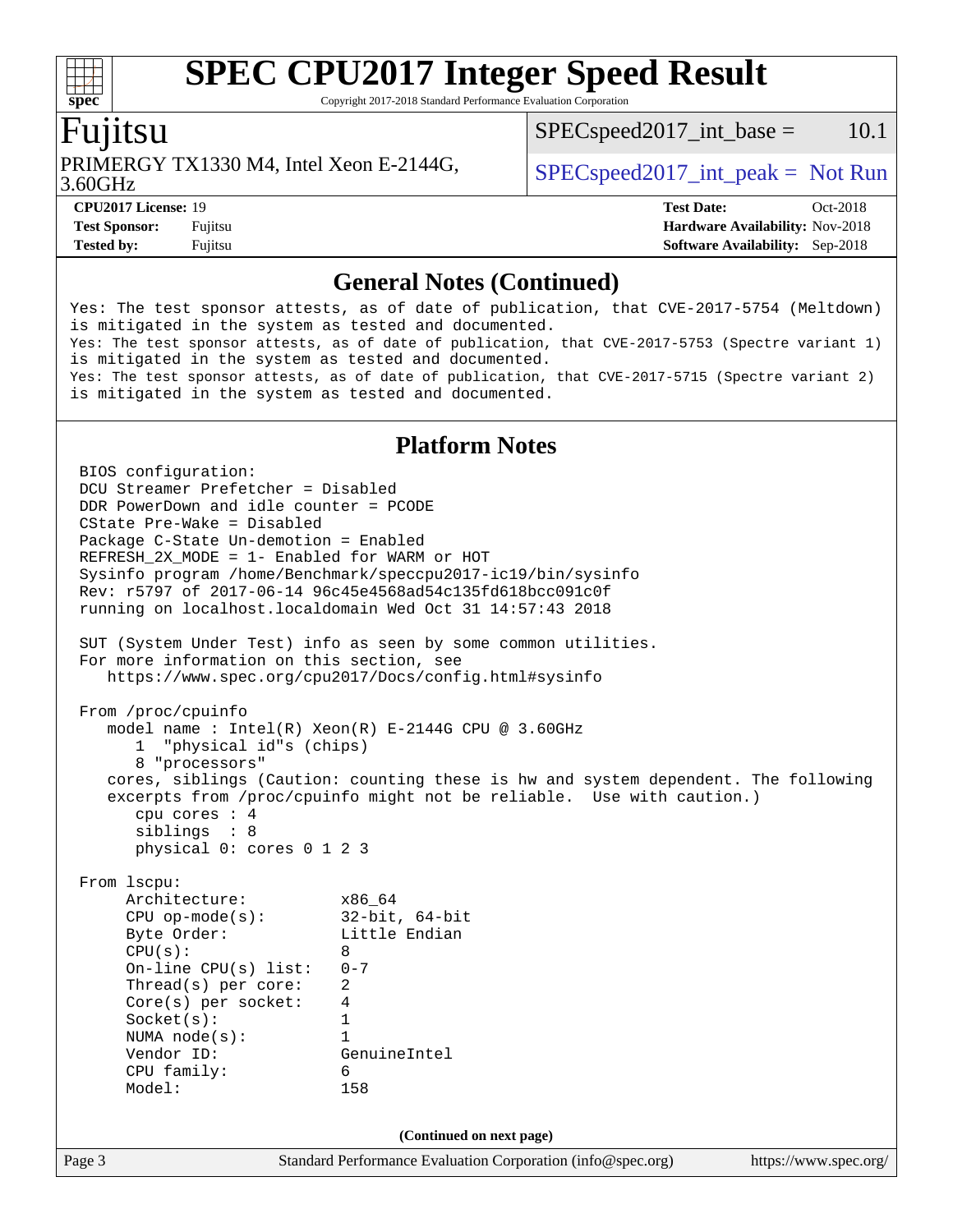Copyright 2017-2018 Standard Performance Evaluation Corporation

#### Fujitsu

**[spec](http://www.spec.org/)**

 $\pm\pm\tau$ 

3.60GHz PRIMERGY TX1330 M4, Intel Xeon E-2144G,  $\big|$  [SPECspeed2017\\_int\\_peak =](http://www.spec.org/auto/cpu2017/Docs/result-fields.html#SPECspeed2017intpeak) Not Run

 $SPEC speed2017\_int\_base = 10.1$ 

**[CPU2017 License:](http://www.spec.org/auto/cpu2017/Docs/result-fields.html#CPU2017License)** 19 **[Test Date:](http://www.spec.org/auto/cpu2017/Docs/result-fields.html#TestDate)** Oct-2018

**[Test Sponsor:](http://www.spec.org/auto/cpu2017/Docs/result-fields.html#TestSponsor)** Fujitsu **[Hardware Availability:](http://www.spec.org/auto/cpu2017/Docs/result-fields.html#HardwareAvailability)** Nov-2018 **[Tested by:](http://www.spec.org/auto/cpu2017/Docs/result-fields.html#Testedby)** Fujitsu **[Software Availability:](http://www.spec.org/auto/cpu2017/Docs/result-fields.html#SoftwareAvailability)** Sep-2018

#### **[Platform Notes \(Continued\)](http://www.spec.org/auto/cpu2017/Docs/result-fields.html#PlatformNotes)**

 Model name: Intel(R) Xeon(R) E-2144G CPU @ 3.60GHz Stepping: 10<br>
CPU MHz: 4322.241 CPU MHz: 4322.241 CPU max MHz: 4500.0000 CPU min MHz: 800.0000 BogoMIPS: 7200.00 Virtualization: VT-x L1d cache: 32K L1i cache: 32K L2 cache: 256K L3 cache: 8192K NUMA node0 CPU(s): 0-7 Flags: fpu vme de pse tsc msr pae mce cx8 apic sep mtrr pge mca cmov pat pse36 clflush dts acpi mmx fxsr sse sse2 ss ht tm pbe syscall nx pdpe1gb rdtscp lm constant\_tsc art arch\_perfmon pebs bts rep\_good nopl xtopology nonstop\_tsc aperfmperf eagerfpu pni pclmulqdq dtes64 monitor ds\_cpl vmx smx est tm2 ssse3 sdbg fma cx16 xtpr pdcm pcid sse4\_1 sse4\_2 x2apic movbe popcnt tsc\_deadline\_timer aes xsave avx f16c rdrand lahf\_lm abm 3dnowprefetch epb intel\_pt tpr\_shadow vnmi flexpriority ept vpid fsgsbase tsc\_adjust bmi1 hle avx2 smep bmi2 erms invpcid rtm mpx rdseed adx smap clflushopt xsaveopt xsavec xgetbv1 ibpb ibrs stibp dtherm ida arat pln pts hwp hwp\_notify hwp\_act\_window hwp\_epp spec\_ctrl intel\_stibp /proc/cpuinfo cache data cache size : 8192 KB From numactl --hardware WARNING: a numactl 'node' might or might not correspond to a physical chip. available: 1 nodes (0) node 0 cpus: 0 1 2 3 4 5 6 7 node 0 size: 65278 MB node 0 free: 63195 MB node distances: node 0 0: 10 From /proc/meminfo MemTotal: 65545552 kB HugePages\_Total: 0 Hugepagesize: 2048 kB From /etc/\*release\* /etc/\*version\* os-release: NAME="Red Hat Enterprise Linux Server" VERSION="7.5 (Maipo)" ID="rhel" ID\_LIKE="fedora" VARIANT="Server" **(Continued on next page)**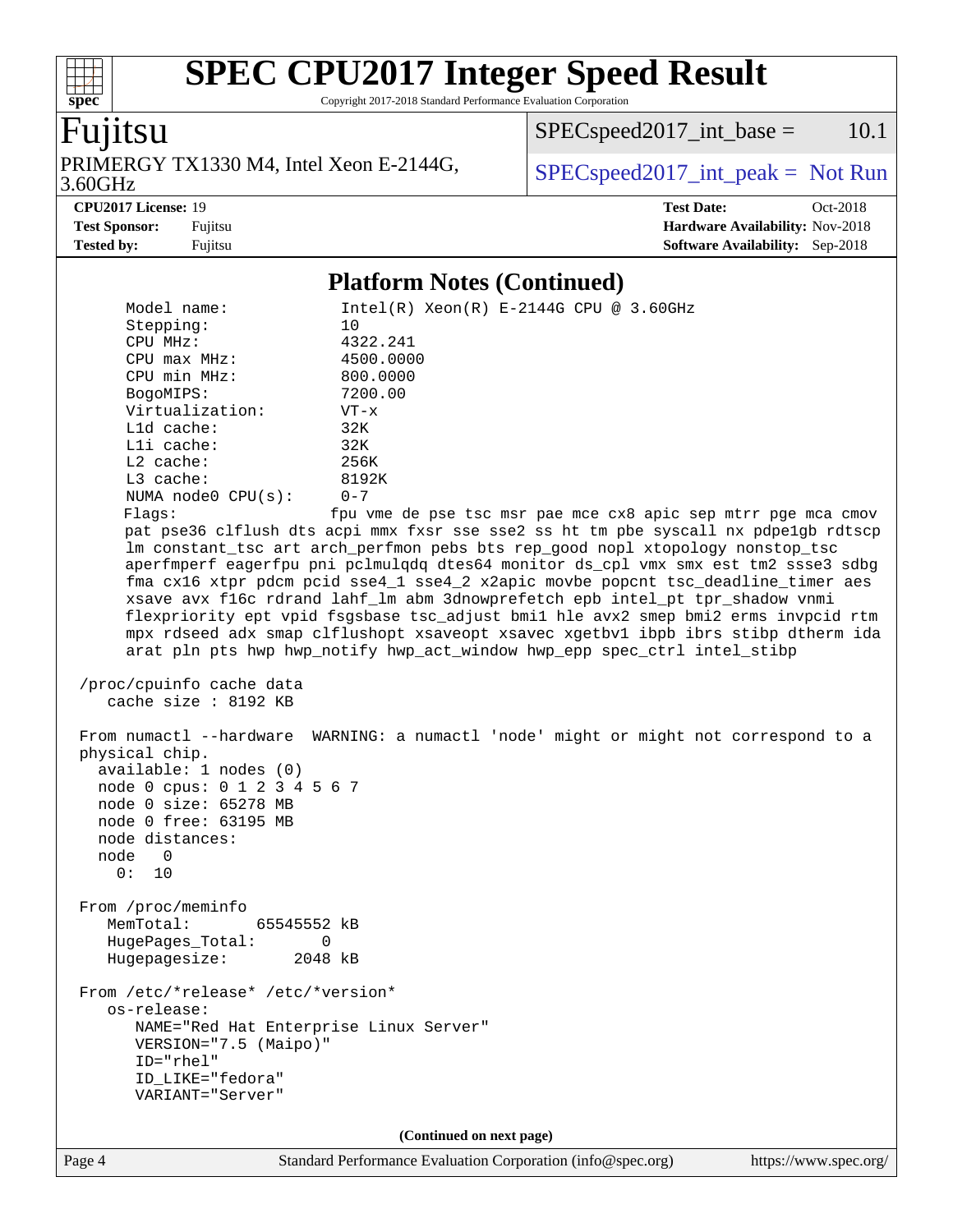Copyright 2017-2018 Standard Performance Evaluation Corporation

#### Fujitsu

3.60GHz PRIMERGY TX1330 M4, Intel Xeon E-2144G,  $\big|$  [SPECspeed2017\\_int\\_peak =](http://www.spec.org/auto/cpu2017/Docs/result-fields.html#SPECspeed2017intpeak) Not Run

 $SPEC speed2017\_int\_base = 10.1$ 

**[spec](http://www.spec.org/)**

dd h

**[CPU2017 License:](http://www.spec.org/auto/cpu2017/Docs/result-fields.html#CPU2017License)** 19 **[Test Date:](http://www.spec.org/auto/cpu2017/Docs/result-fields.html#TestDate)** Oct-2018 **[Test Sponsor:](http://www.spec.org/auto/cpu2017/Docs/result-fields.html#TestSponsor)** Fujitsu **[Hardware Availability:](http://www.spec.org/auto/cpu2017/Docs/result-fields.html#HardwareAvailability)** Nov-2018 **[Tested by:](http://www.spec.org/auto/cpu2017/Docs/result-fields.html#Testedby)** Fujitsu **[Software Availability:](http://www.spec.org/auto/cpu2017/Docs/result-fields.html#SoftwareAvailability)** Sep-2018

#### **[Platform Notes \(Continued\)](http://www.spec.org/auto/cpu2017/Docs/result-fields.html#PlatformNotes)**

 VARIANT\_ID="server" VERSION\_ID="7.5" PRETTY\_NAME="Red Hat Enterprise Linux Server 7.5 (Maipo)" redhat-release: Red Hat Enterprise Linux Server release 7.5 (Maipo) system-release: Red Hat Enterprise Linux Server release 7.5 (Maipo) system-release-cpe: cpe:/o:redhat:enterprise\_linux:7.5:ga:server uname -a: Linux localhost.localdomain 3.10.0-862.el7.x86\_64 #1 SMP Wed Mar 21 18:14:51 EDT 2018 x86\_64 x86\_64 x86\_64 GNU/Linux run-level 3 Oct 31 14:55 SPEC is set to: /home/Benchmark/speccpu2017-ic19 Filesystem Type Size Used Avail Use% Mounted on /dev/mapper/rhel-home xfs 150G 33G 118G 22% /home Additional information from dmidecode follows. WARNING: Use caution when you interpret this section. The 'dmidecode' program reads system data which is "intended to allow hardware to be accurately determined", but the intent may not be met, as there are frequent changes to hardware, firmware, and the "DMTF SMBIOS" standard. BIOS FUJITSU // American Megatrends Inc. V5.0.0.13 R1.0.0 for D3673-A1x 09/14/2018 Memory: 4x SK Hynix HMA82GU7CJR8N-VK 16 GB 2 rank 2667

(End of data from sysinfo program)

#### **[Compiler Version Notes](http://www.spec.org/auto/cpu2017/Docs/result-fields.html#CompilerVersionNotes)**

============================================================================== CC 600.perlbench\_s(base) 602.gcc\_s(base) 605.mcf\_s(base) 625.x264\_s(base) 657.xz\_s(base) ----------------------------------------------------------------------------- icc (ICC) 19.0.0.117 20180804 Copyright (C) 1985-2018 Intel Corporation. All rights reserved. ------------------------------------------------------------------------------ ============================================================================== CXXC 620.omnetpp\_s(base) 623.xalancbmk\_s(base) 631.deepsjeng\_s(base) 641.leela\_s(base) ----------------------------------------------------------------------------- icpc (ICC) 19.0.0.117 20180804 Copyright (C) 1985-2018 Intel Corporation. All rights reserved. ------------------------------------------------------------------------------

**(Continued on next page)**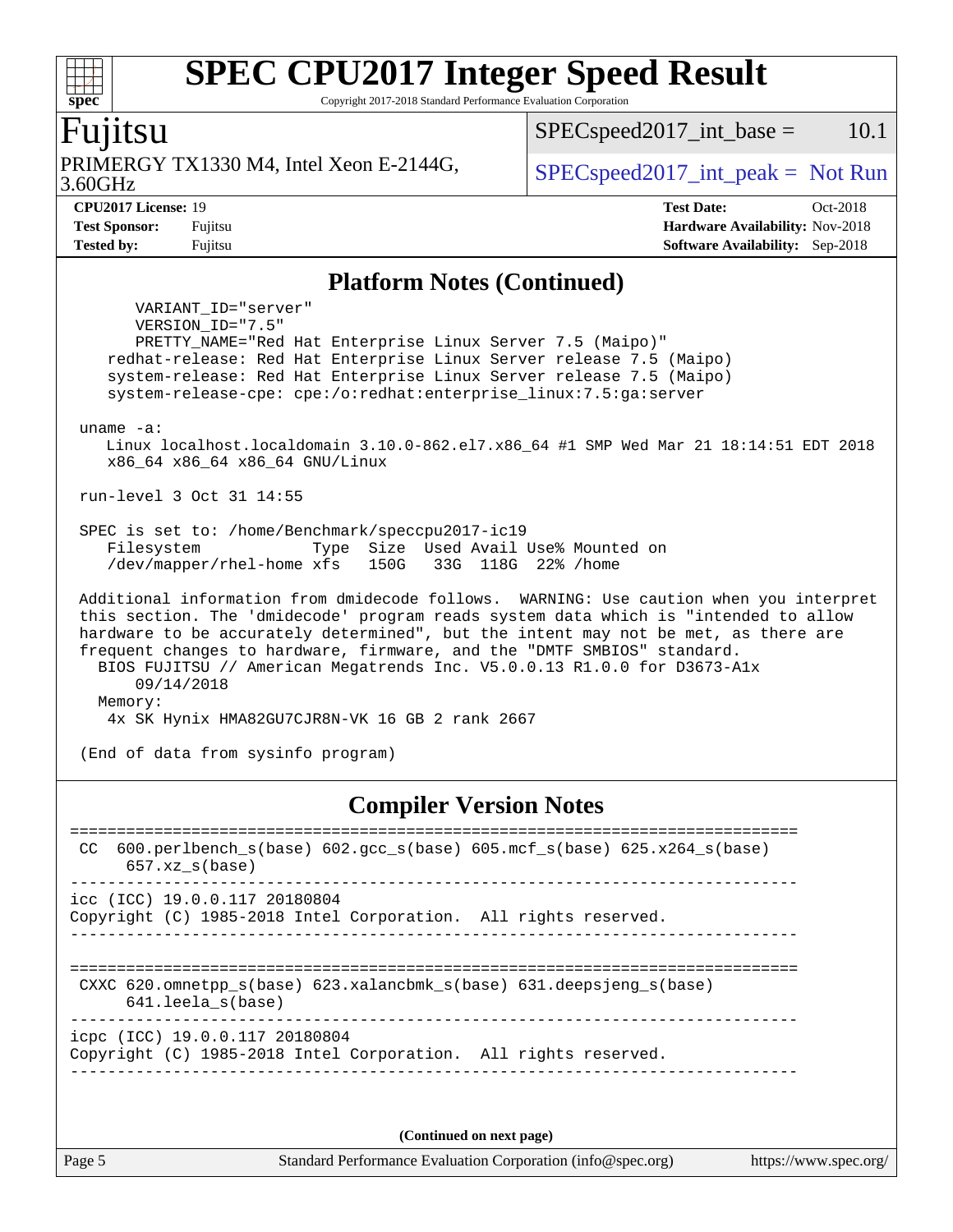Copyright 2017-2018 Standard Performance Evaluation Corporation

#### Fujitsu

**[spec](http://www.spec.org/)**

 $\pm t$ 

PRIMERGY TX1330 M4, Intel Xeon E-2144G,  $\big|$  [SPECspeed2017\\_int\\_peak =](http://www.spec.org/auto/cpu2017/Docs/result-fields.html#SPECspeed2017intpeak) Not Run

 $SPEC speed2017\_int\_base = 10.1$ 

3.60GHz

**[CPU2017 License:](http://www.spec.org/auto/cpu2017/Docs/result-fields.html#CPU2017License)** 19 **[Test Date:](http://www.spec.org/auto/cpu2017/Docs/result-fields.html#TestDate)** Oct-2018 **[Test Sponsor:](http://www.spec.org/auto/cpu2017/Docs/result-fields.html#TestSponsor)** Fujitsu **[Hardware Availability:](http://www.spec.org/auto/cpu2017/Docs/result-fields.html#HardwareAvailability)** Nov-2018 **[Tested by:](http://www.spec.org/auto/cpu2017/Docs/result-fields.html#Testedby)** Fujitsu **[Software Availability:](http://www.spec.org/auto/cpu2017/Docs/result-fields.html#SoftwareAvailability)** Sep-2018

#### **[Compiler Version Notes \(Continued\)](http://www.spec.org/auto/cpu2017/Docs/result-fields.html#CompilerVersionNotes)**

============================================================================== FC 648.exchange2\_s(base) ------------------------------------------------------------------------------

ifort (IFORT) 19.0.0.117 20180804

Copyright (C) 1985-2018 Intel Corporation. All rights reserved.

------------------------------------------------------------------------------

### **[Base Compiler Invocation](http://www.spec.org/auto/cpu2017/Docs/result-fields.html#BaseCompilerInvocation)**

#### [C benchmarks](http://www.spec.org/auto/cpu2017/Docs/result-fields.html#Cbenchmarks):

[icc -m64 -std=c11](http://www.spec.org/cpu2017/results/res2018q4/cpu2017-20181113-09808.flags.html#user_CCbase_intel_icc_64bit_c11_33ee0cdaae7deeeab2a9725423ba97205ce30f63b9926c2519791662299b76a0318f32ddfffdc46587804de3178b4f9328c46fa7c2b0cd779d7a61945c91cd35)

[C++ benchmarks:](http://www.spec.org/auto/cpu2017/Docs/result-fields.html#CXXbenchmarks) [icpc -m64](http://www.spec.org/cpu2017/results/res2018q4/cpu2017-20181113-09808.flags.html#user_CXXbase_intel_icpc_64bit_4ecb2543ae3f1412ef961e0650ca070fec7b7afdcd6ed48761b84423119d1bf6bdf5cad15b44d48e7256388bc77273b966e5eb805aefd121eb22e9299b2ec9d9)

[Fortran benchmarks](http://www.spec.org/auto/cpu2017/Docs/result-fields.html#Fortranbenchmarks): [ifort -m64](http://www.spec.org/cpu2017/results/res2018q4/cpu2017-20181113-09808.flags.html#user_FCbase_intel_ifort_64bit_24f2bb282fbaeffd6157abe4f878425411749daecae9a33200eee2bee2fe76f3b89351d69a8130dd5949958ce389cf37ff59a95e7a40d588e8d3a57e0c3fd751)

### **[Base Portability Flags](http://www.spec.org/auto/cpu2017/Docs/result-fields.html#BasePortabilityFlags)**

 600.perlbench\_s: [-DSPEC\\_LP64](http://www.spec.org/cpu2017/results/res2018q4/cpu2017-20181113-09808.flags.html#b600.perlbench_s_basePORTABILITY_DSPEC_LP64) [-DSPEC\\_LINUX\\_X64](http://www.spec.org/cpu2017/results/res2018q4/cpu2017-20181113-09808.flags.html#b600.perlbench_s_baseCPORTABILITY_DSPEC_LINUX_X64) 602.gcc\_s: [-DSPEC\\_LP64](http://www.spec.org/cpu2017/results/res2018q4/cpu2017-20181113-09808.flags.html#suite_basePORTABILITY602_gcc_s_DSPEC_LP64) 605.mcf\_s: [-DSPEC\\_LP64](http://www.spec.org/cpu2017/results/res2018q4/cpu2017-20181113-09808.flags.html#suite_basePORTABILITY605_mcf_s_DSPEC_LP64) 620.omnetpp\_s: [-DSPEC\\_LP64](http://www.spec.org/cpu2017/results/res2018q4/cpu2017-20181113-09808.flags.html#suite_basePORTABILITY620_omnetpp_s_DSPEC_LP64) 623.xalancbmk\_s: [-DSPEC\\_LP64](http://www.spec.org/cpu2017/results/res2018q4/cpu2017-20181113-09808.flags.html#suite_basePORTABILITY623_xalancbmk_s_DSPEC_LP64) [-DSPEC\\_LINUX](http://www.spec.org/cpu2017/results/res2018q4/cpu2017-20181113-09808.flags.html#b623.xalancbmk_s_baseCXXPORTABILITY_DSPEC_LINUX) 625.x264\_s: [-DSPEC\\_LP64](http://www.spec.org/cpu2017/results/res2018q4/cpu2017-20181113-09808.flags.html#suite_basePORTABILITY625_x264_s_DSPEC_LP64) 631.deepsjeng\_s: [-DSPEC\\_LP64](http://www.spec.org/cpu2017/results/res2018q4/cpu2017-20181113-09808.flags.html#suite_basePORTABILITY631_deepsjeng_s_DSPEC_LP64) 641.leela\_s: [-DSPEC\\_LP64](http://www.spec.org/cpu2017/results/res2018q4/cpu2017-20181113-09808.flags.html#suite_basePORTABILITY641_leela_s_DSPEC_LP64) 648.exchange2\_s: [-DSPEC\\_LP64](http://www.spec.org/cpu2017/results/res2018q4/cpu2017-20181113-09808.flags.html#suite_basePORTABILITY648_exchange2_s_DSPEC_LP64) 657.xz\_s: [-DSPEC\\_LP64](http://www.spec.org/cpu2017/results/res2018q4/cpu2017-20181113-09808.flags.html#suite_basePORTABILITY657_xz_s_DSPEC_LP64)

### **[Base Optimization Flags](http://www.spec.org/auto/cpu2017/Docs/result-fields.html#BaseOptimizationFlags)**

[C benchmarks](http://www.spec.org/auto/cpu2017/Docs/result-fields.html#Cbenchmarks):

```
-Wl,-z,muldefs -xCORE-AVX2 -ipo -O3 -no-prec-div
-qopt-mem-layout-trans=3 -qopenmp -DSPEC_OPENMP
-L/usr/local/je5.0.1-64/lib -ljemalloc
```
#### [C++ benchmarks:](http://www.spec.org/auto/cpu2017/Docs/result-fields.html#CXXbenchmarks) [-Wl,-z,muldefs](http://www.spec.org/cpu2017/results/res2018q4/cpu2017-20181113-09808.flags.html#user_CXXbase_link_force_multiple1_b4cbdb97b34bdee9ceefcfe54f4c8ea74255f0b02a4b23e853cdb0e18eb4525ac79b5a88067c842dd0ee6996c24547a27a4b99331201badda8798ef8a743f577) [-xCORE-AVX2](http://www.spec.org/cpu2017/results/res2018q4/cpu2017-20181113-09808.flags.html#user_CXXbase_f-xCORE-AVX2) [-ipo](http://www.spec.org/cpu2017/results/res2018q4/cpu2017-20181113-09808.flags.html#user_CXXbase_f-ipo) [-O3](http://www.spec.org/cpu2017/results/res2018q4/cpu2017-20181113-09808.flags.html#user_CXXbase_f-O3) [-no-prec-div](http://www.spec.org/cpu2017/results/res2018q4/cpu2017-20181113-09808.flags.html#user_CXXbase_f-no-prec-div) [-qopt-mem-layout-trans=3](http://www.spec.org/cpu2017/results/res2018q4/cpu2017-20181113-09808.flags.html#user_CXXbase_f-qopt-mem-layout-trans_de80db37974c74b1f0e20d883f0b675c88c3b01e9d123adea9b28688d64333345fb62bc4a798493513fdb68f60282f9a726aa07f478b2f7113531aecce732043) [-L/usr/local/je5.0.1-64/lib](http://www.spec.org/cpu2017/results/res2018q4/cpu2017-20181113-09808.flags.html#user_CXXbase_jemalloc_link_path64_4b10a636b7bce113509b17f3bd0d6226c5fb2346b9178c2d0232c14f04ab830f976640479e5c33dc2bcbbdad86ecfb6634cbbd4418746f06f368b512fced5394) [-ljemalloc](http://www.spec.org/cpu2017/results/res2018q4/cpu2017-20181113-09808.flags.html#user_CXXbase_jemalloc_link_lib_d1249b907c500fa1c0672f44f562e3d0f79738ae9e3c4a9c376d49f265a04b9c99b167ecedbf6711b3085be911c67ff61f150a17b3472be731631ba4d0471706)

**(Continued on next page)**

Page 6 Standard Performance Evaluation Corporation [\(info@spec.org\)](mailto:info@spec.org) <https://www.spec.org/>